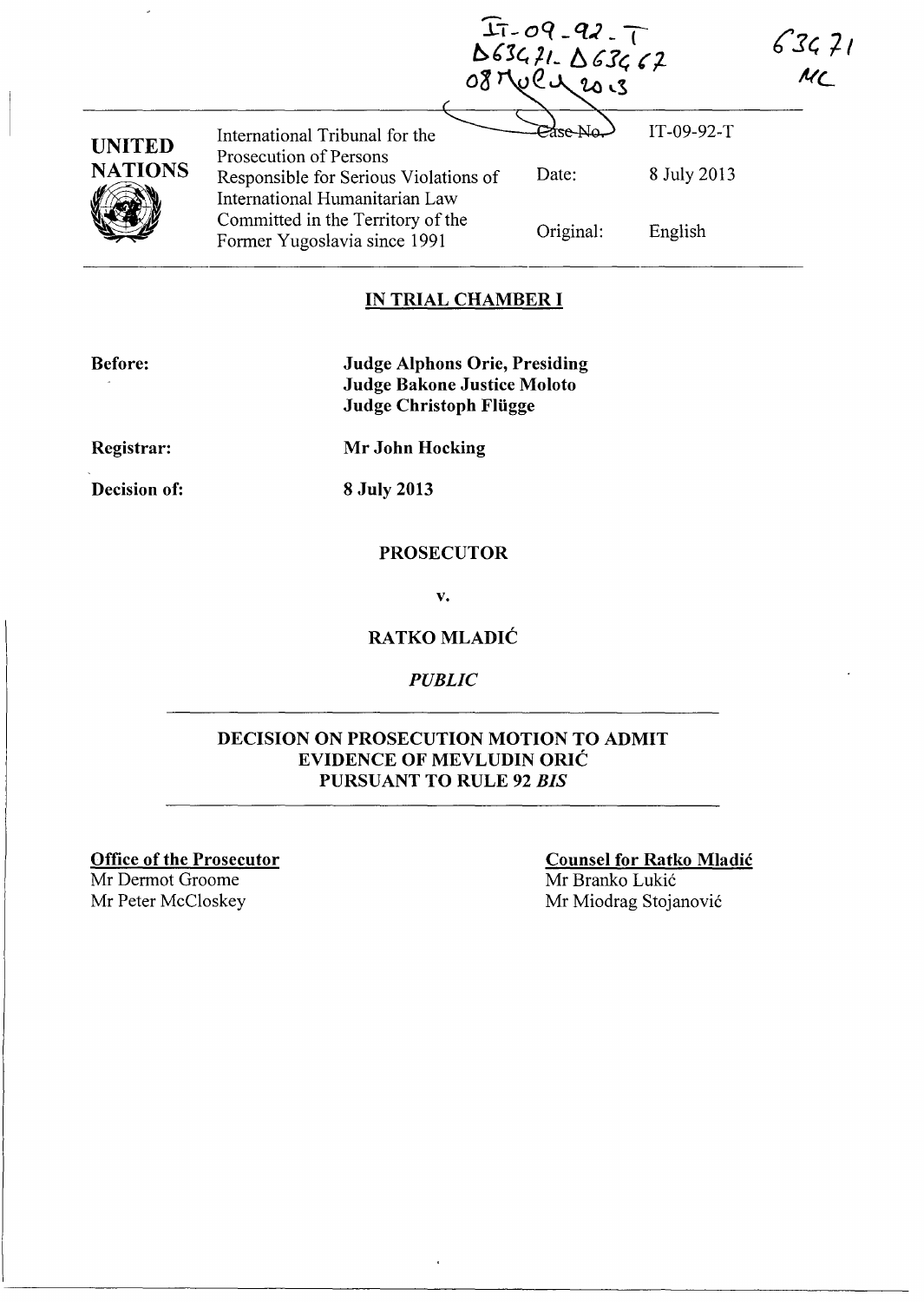# **I. PROCEDURAL HISTORY AND SUBMISSIONS OF THE PARTIES**

1. On 3 May 2013, the Prosecution filed a motion to amend the Rule 92 Status for Orahovac survivors Witness RM-297 and Mevludin Orić  $(RM-324)$  ("Motion").<sup>1</sup> In this Motion, the Prosecution requested to withdraw Mevludin Oric's Rule 92 *ter* filing and requested leave to present his evidence pursuant to Rule 92 *bis* of the Rules.<sup>2</sup> On 8 May 2013, the Prosecution re-filed its Motion and, among others, replaced the previously tendered ICTY statement of Mevludin Ori6 with excerpts of his testimony in the *Prosecutor* v. *Popovic et al.* trial *("Popovic et al. trial")* ("Refiled Motion").<sup>3</sup> On 8 May 2013, the Chamber confirmed the status change of Mevludin Orić from Rule 92 *ter* to Rule 92 *bis* of the Rules and noted that this is a separate consideration from a decision on the merits of the Rule 92 *bis* application itself.<sup>4</sup> On 11 June 2013, the Defence confirmed it did not intend to file a response and that it did not object to admission pursuant to Rule 92 *bis* of the Rules.<sup>5</sup>

2. In its Re-filed Motion, the Prosecution submits that Mevludin Orić's testimony in the *Popović et al.* trial is reliable as it was given under oath and his tendered evidence was sufficiently tested and subjected to lengthy cross-examination.<sup>6</sup> It further submits that the excerpts have been redacted to omit any evidence of the Accused's acts or conduct and that it, as such, only provides crime-base evidence.<sup>7</sup> The Prosecution also avers that Mevludin Orić's evidence is cumulative of, and corroborated by evidence of other witnesses.<sup>8</sup>

# **II. APPLICABLE LAW**

3. The Chamber recalls and refers to the applicable law governing the admission of evidence pursuant to Rule 92 *bis* of the Rules, as set out in a previous decision. <sup>9</sup>

Prosecution Motion to Amend Rule 92 Status for Orahovac Survivors RM-297 and Mevludin Oric, 3 May 2013 (Confidential).

 $\overline{2}$ Motion, paras 1, 3, 9, 16.

 $\overline{\mathbf{3}}$ Prosecution Re-filing of Prosecution Motion to Amend Rule 92 Status for Orahovac Survivors Witness RM-297 and Witness RM-324, 8 May 2013 (Confidential), paras 1, 10, 17. 4

T.I0845.  $\mathfrak{s}$ 

<sup>6</sup>  T.12478.

Motion, para. 14.  $\overline{7}$ 

Motion, para. 15. 8

Motion, para. 16.

<sup>9</sup>  Decision on Prosecution Third Motion to Admit Evidence Pursuant to Rule 92 *his:* Sarajevo Witnesses, 19 October 2012 ("Decision on Third 92 *his* Motion"), paras 5-8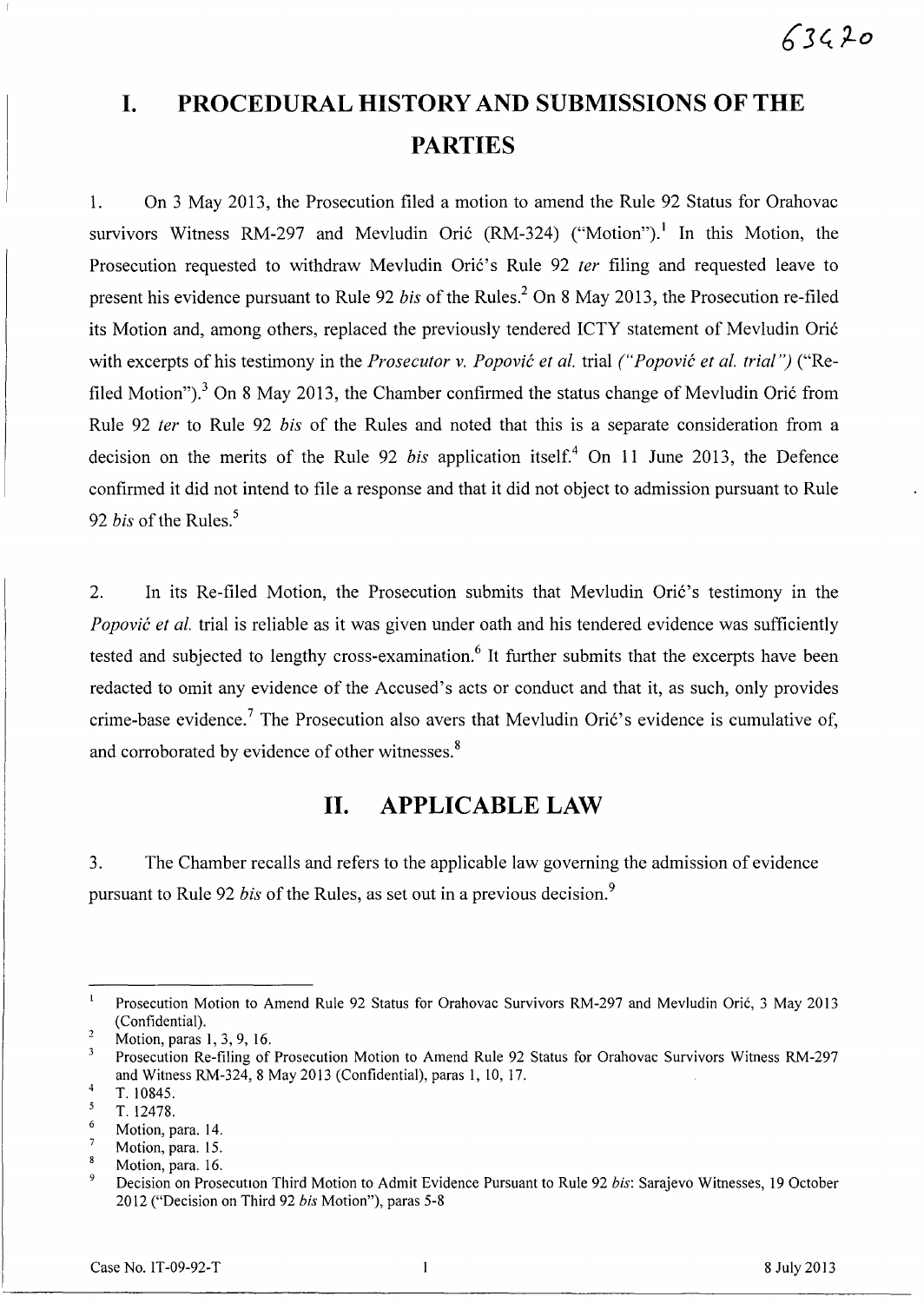# **III. DISCUSSION**

### 1. Preliminary Matters

4. The Chamber notes that while it has expressed a preference for receiving Rule 92 *bis*  evidence in the form of witness statements, it has also indicated that transcripts may be admitted in the absence of such statements and with a showing of good cause.<sup>10</sup> Considering that the Defence did not object to the admission of the proffered transcript, as well as its limited number of pages, the Chamber finds that the tendering of transcript complies with the Chamber's guidance.<sup>11</sup>

### ii. Attestation and Declaration

5. The Chamber is satisfied that the evidence Mevludin Orit provided in the *Popovic et al.* trial was given under oath pursuant to Rule 92 *ter* of the Rules. 12 **In** accordance with a previous decision, the Chamber finds that such an in-court attestation is sufficient to meet the requirement of Rule 92 *bis* (B) of the Rules.<sup>13</sup>

## iii. Relevance and Probative Value

6. The proffered evidence of Mevludin Orit concerns the alleged detention and execution of Bosnian Muslims from Srebrenica and is therefore relevant to Counts 2 through 8 of the Indictment. **In** particular, the Chamber considers that the evidence is relevant to Scheduled Incidents E6.2 and  $E15.3.<sup>14</sup>$ 

7. The testimony of Mevludin Orić was given under oath and subjected to cross-examination. Mevludin Orić did not recant his ICTY witness statement, but does not want to attest to it anymore as he will not be called as a live witness. The Chamber therefore finds that this does not impact the reliability of the proffered testimony. Overall, the Chamber considers the proffered evidence to be reliable and probative of the crimes charged in the Indictment. Therefore, the Chamber finds that the requirements set out in Rule 89 (C) of the Rules have been met for the proffered evidence.

 $\frac{10}{11}$  T. 528.

 $\frac{11}{12}$  T. 106-110, 137-138, 194, 315-325, 525-532.

<sup>&</sup>lt;sup>12</sup> Prosecutor v Popović et al., Case No. IT-08-88-T, Transcript of 28 August 2006, T. 860.<br><sup>13</sup> Decision on Prosecution Fourth Motion to Admit Evidence Pursuant to Pule 92 bis: Hoste

<sup>13</sup> DecisIOn on Prosecution Fourth Motion to Admit Evidence Pursuant to Rule 92 *bis:* Hostage Witnesses, 19 October 2012, para. 7.

<sup>&</sup>lt;sup>14</sup> Prosecution Submission of the Fourth Amended Indictment and Schedules of Incidents, 16 December 2011, Public Annex A ("Indictment"), Schedule Incidents E6.2 and E15.3.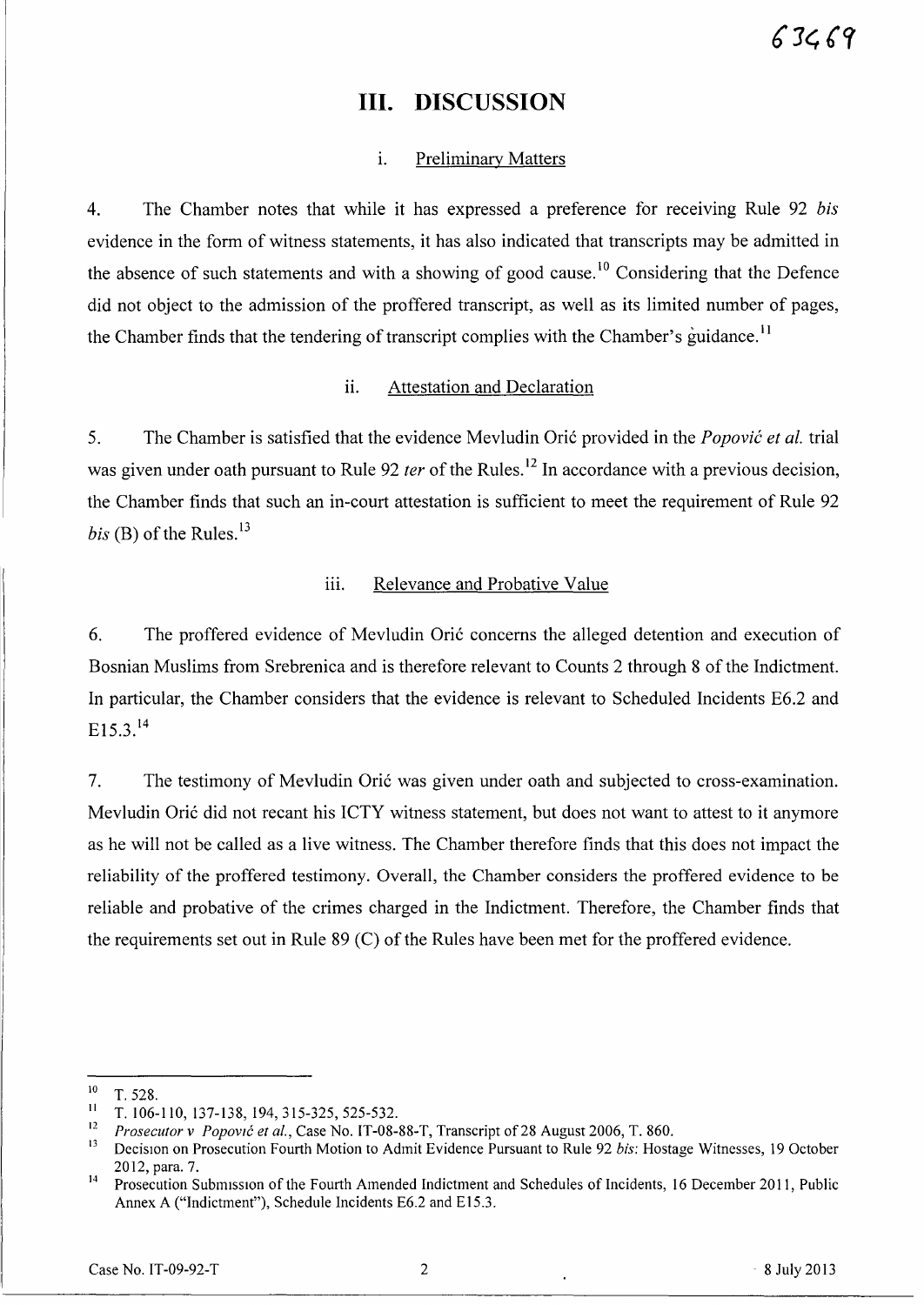#### iv. Admissibility Pursuant to Rule 92 *bis* of the Rules

8. The proffered evidence does not relate to the acts and conduct of the Accused. Further, the Chamber finds that the evidence of Mevludin Oric relates to the crime-base part of the case, including Scheduled Incidents E6.2 and E15.3.<sup>15</sup> Additionally, the Chamber considers the proffered evidence of Mevludin Oric to be cumulative with respect to evidence that the Chamber has received from other witnesses, including Witnesses RM-297, RM-313, and RM-269.

9. Having taken all of the above factors into consideration, the Chamber finds that the proffered evidence of Mevludin Oric is admissible pursuant to Rule 92 *bis* of the Rules.

# **IV. DISPOSITION**

10. For the foregoing reasons, pursuant to Rules 73, 89 and 92 *bis* of the Rules, the Chamber **GRANTS** the Motion and admits into evidence the excerpts of the testimony of Mevludin Oric in the *Popovic et al.* trial dated 28-30 August 2006, Case No. IT-08-88-T, T. 861:1-862:10, 862:15-25, 863:3-4, 863:16-864:13, 869:3-870:11, 871:23-25, 872:16-873:22, 874:6-15, 875:1-6, 876:11- 877:15,879:10-887:21,888:10-891:13, 891:22-892:12, 897:21-898:23,902:13-17,907:19-912:12, 913:3-916:4,916:13-917:4,917:14-918:6, 918:18-919:14, 933:12-935:23, 936:9-939:3, 941:10-18, 942:11-945:3, 945:9-947:2, 947:19-950:5, 950:16-954:6, 954:16-958:18, 959:8-964:23, 967:18-24, and 968:11-970:4;

<sup>&</sup>lt;sup>15</sup> Indictment, Scheduled Incidents E.6.2 and E.15.3.